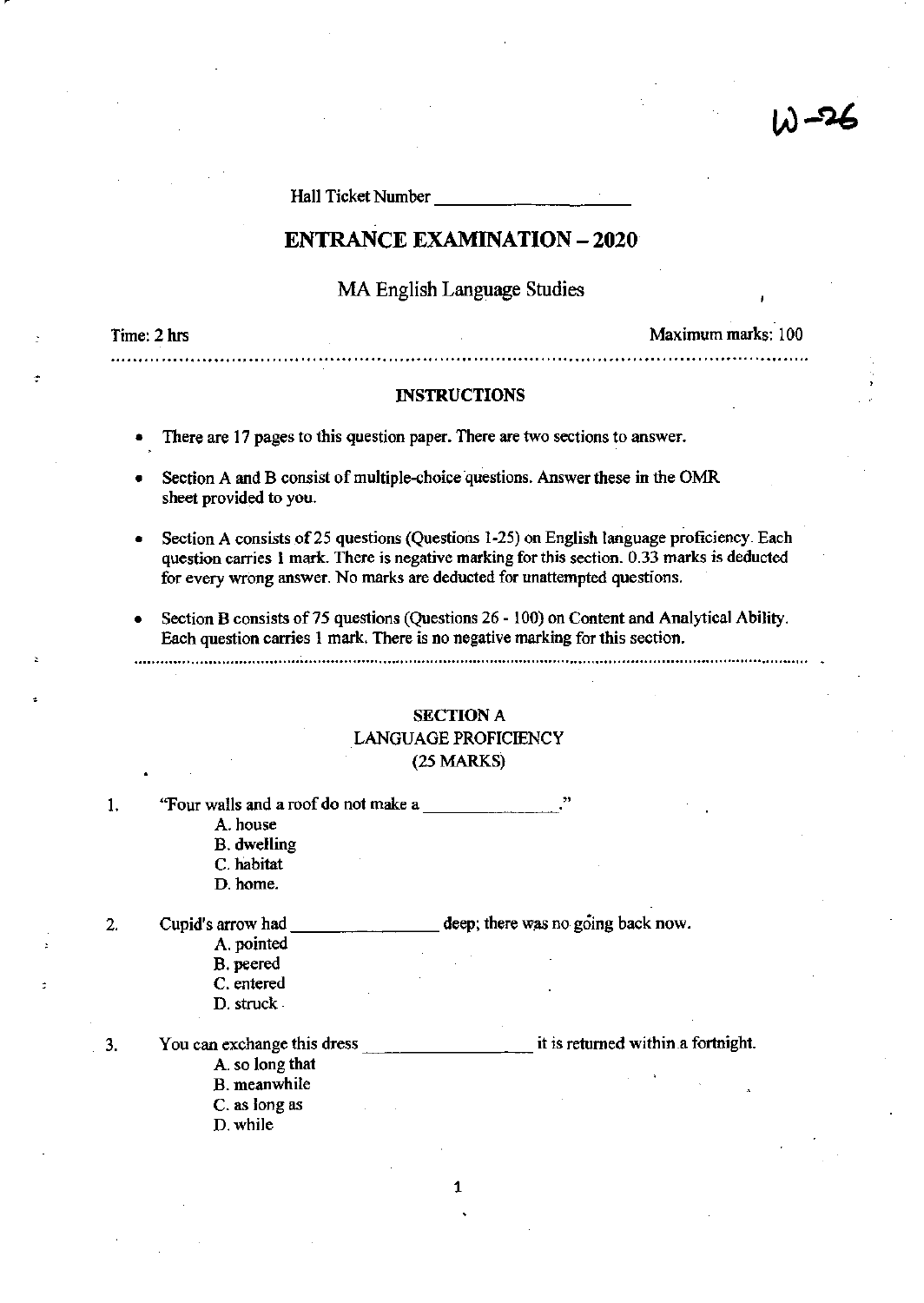u) –2ન

4. Match the verbs with their correct collocates.<br>a. make i. the nurse attend to p

i. the nurse attend to patients.

- b. do ii. the child to play for some time.
- c. have iii. some coffee for them.

d. get iv. all your shopping from your armchair

A. a-iv, b-iii, c-ii, d-i

 $B.$  a-iii,  $b$ -iv,  $c$ -ii,  $d$ -i

- C. a-iii, b-iv, c-i, d- ii
- D. a- iv, b-iii, c-i, d- ii
- 5. Which of the sentences is ambiguous?
	- (i) The special squad helped the dog bite victim .
	- . (ii) The special squad helped the dog-bite victim.
		- A. both (i) and (ii)
		- B. only (i)
		- C. only (ii)
		- D. neither (i) nor (ii)

6. It's time we. The roads might get blocked if we delay.

A. start

- B. started
- C. starting D. to start
- 7. From among the options below, find out which has NOT used the proverb correctly, in the context of the sentence given.
	- A. A beautiful woman living in the next street behaved rudely with her maid. Beauty is only skin deep, after all.
	- B. Don't trust his promise that he will change his behaviour. First, let him change. Actions speak louder than words.

C. Due to adverse conditions in my life. I have accepted this job. Beggars can't be choosers.

D. ] want to go to work, because this summer vacation is very long and boring. All good things must come to an end.

..

- 8. Which of the following sentences is grammatically correct?
	- A. I will come as soon as I will fmish.
	- B. Jack is not drinking tea very often.
	- C. I can borrow that novel when you've finished reading it.
	- D. It is raining outside. You will get wet if you will go out.

9. Do you remember e-: c-: c-: c-: the complaint? There has been no response yet.

- A. to register
- B. register
- C. registering
- D. having register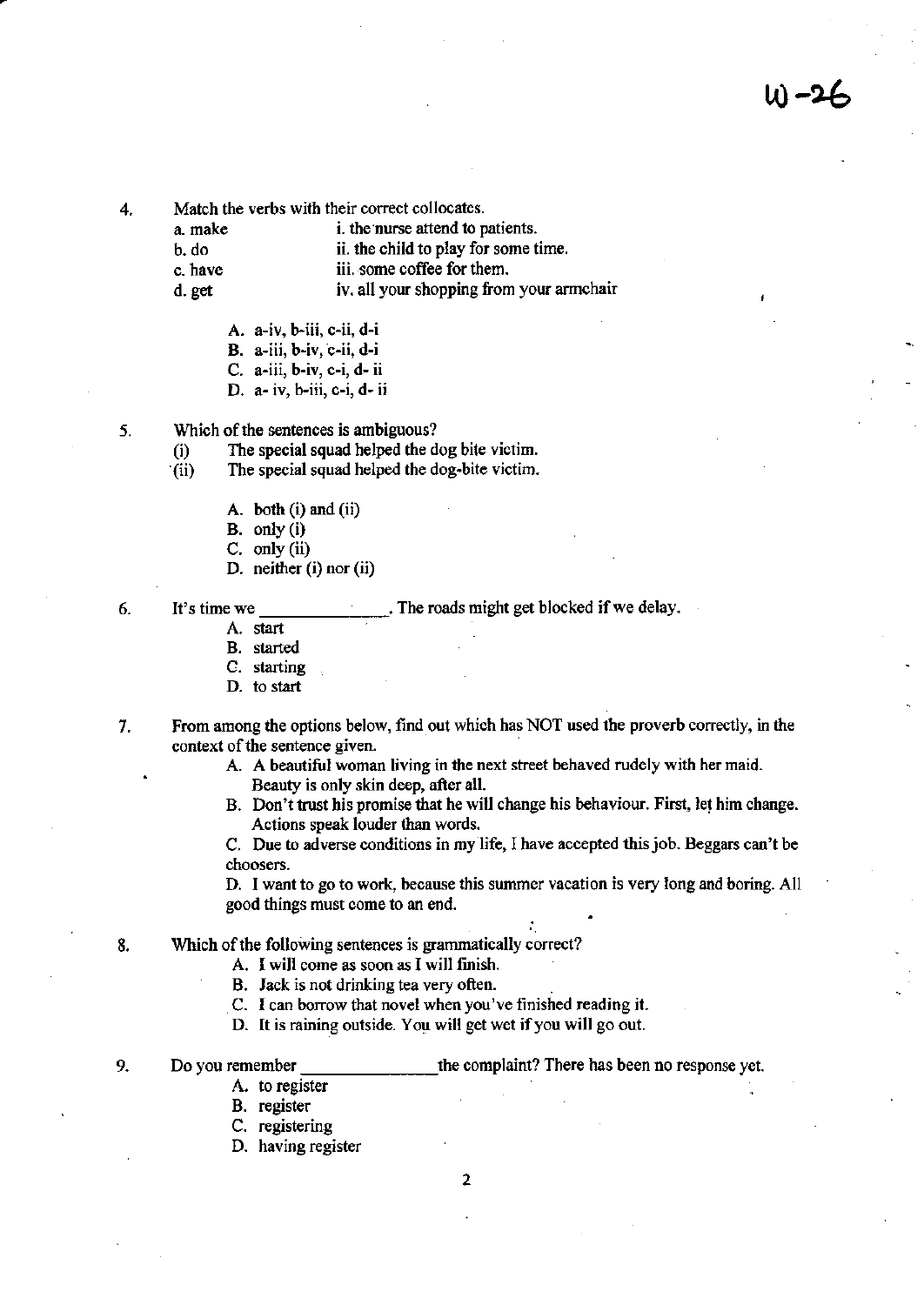10. Sentences between 'G' and'L' are jumbled. Arrange them in the correct order with the first and the last as they are:

- G. In this chapter, we have described two approaches to ESP instruction: the pre-production *read-and-notice* approach and the *read-analyze and write* approach.
- H. To illustrate both approaches, we provided examples from our experiences deve/loping materials for and teaching ESP in a chemistry context.
- I. By means of the pre-production approach, students develop observational ski1ls that help them notice, compare, and contrast disciplinary conventions.
- J. The two approaches, sequenced one after the other, can help students transition from general academic English to the language and genres of their chosen areas of study.
- K. These skills prepare them for a later stage that involves an iterative series of read-analyze and write tasks centered around valued disciplinary genres.
- L. Parallels certainly exist in other ESP contexts. (Stoller& Robinson, 2018:38)
	- A. HJJK B.llHK C. KIHJ
	- D.JIKH
- 11. Match the following words correctly with their parts of speech.
	- a. like i. Adjective and verb
	- b. articulate ii. Noun, verb, adjective, adverb
	- c. right iii. Noun, adjective, and verb
	- d. light iv. Noun, verb, preposition, and conjunction
		- A. a-iv, b-iii. c-i, d-ii
		- B. a-iv, b-i, c-ii, d-iii
		- C. a-ii, b-i, c-iv, d-iii
		- D. a-iv, b-iii, c-ii, d-i

12. Which of the following is correct? Choose from the options given below.

- A. It's difficult to move through a course when its contents are not well sequenced.
- B. It's difficult to move through a course when it's contents are not well sequenced.
- C. Its difficult to move through a course when its contents are not well sequenced.
- D. Its difficult to move through a course when it's contents are not well sequenced.
- 13. They \_\_\_\_\_\_\_\_\_\_\_\_\_\_\_\_\_\_\_\_\_\_\_\_\_ such a beautiful sunset before. They enjoyed themselves thoroughly.
	- A. have never seen
	- B. had never seen
	- C. have not been seen
	- D. has not seen
- 14. She was cooking in the kitchen with the baby next to
	- A. herself
	- B. hers
	- C. her own
	- D. her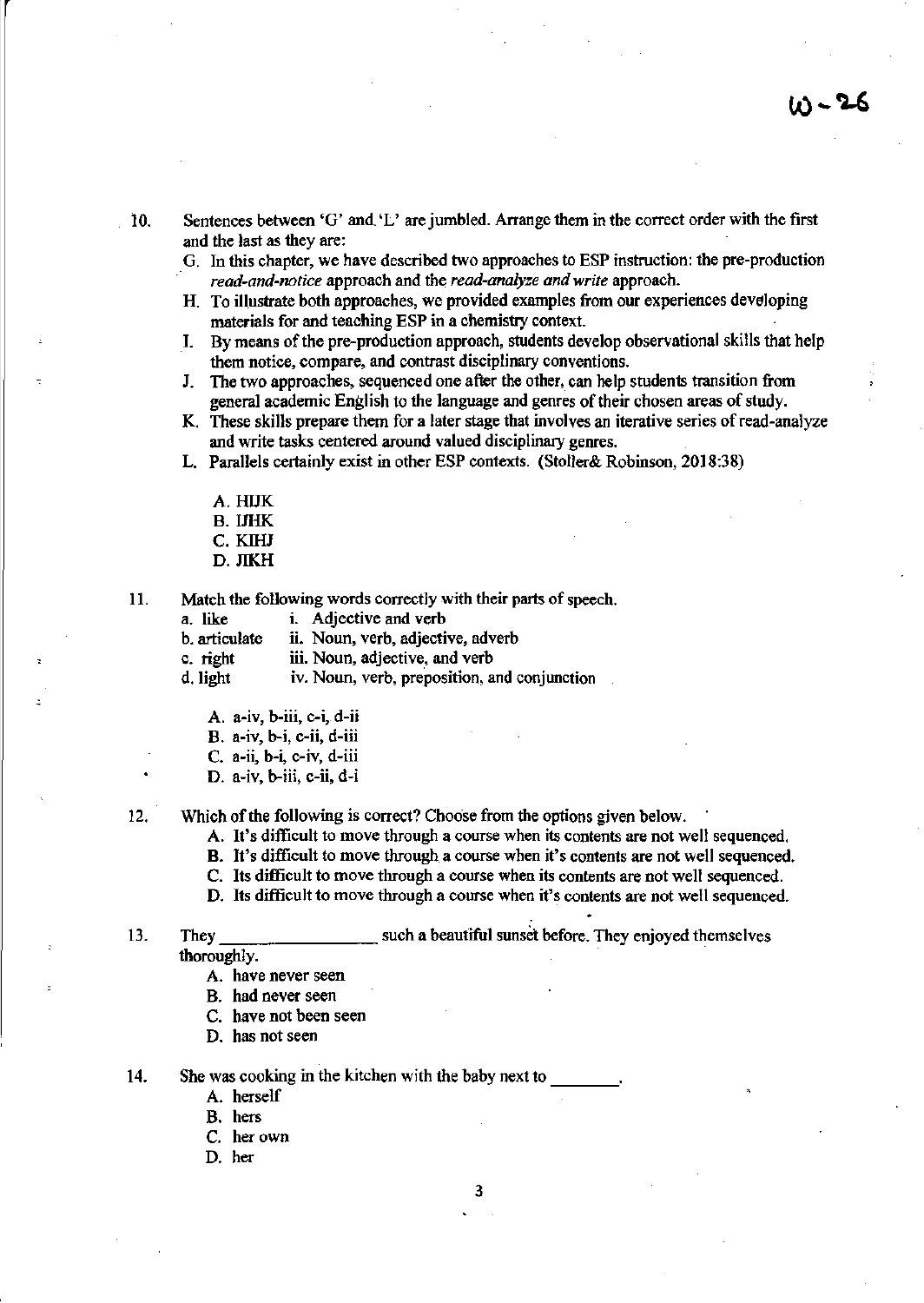15. With the king still a minor, the minister was the ruler of the kingdom.

- A. dejure
- B. de facto
- C. denovo
- D. de rigueur
- 16. Choose the option that fills in the blanks in the correct sequence.

The skin healing benefits of rice (i) known for centuries. Rice (Oryza sativa) water (ii) a food processing waste that can potentially be incorporated into cosmetic formulations. However, no scientific evidence  $\frac{1}{(iv)}$  to design and develop a topical skincare products. The aim of this project gel formulation containing rice water and to evaluate its biological properties, namely, the anti-aging and antioxidant rice water properties .... (Marto, Joana. et.aI., 2018: 1)

- A. (i)were, (ii)was, (iii)had supported, (iv)had been
- B. (i)bad been, (ii)was, (iii) supported, (iv)had been
- C. (i)are, (ii)has been, (iii)bas supported, (iv)has been
- D. (i)have been, (ii)is, (iii)supports, (iv)is

17. After the killing, lawyers for the Yuan family said Mr. Zhao was a *fabulist* and motivated by revenge. Fabulist in this sentence is a

- A. new-age philosopher
- B. sociopath
- C. visionary
- D. liar

18. Match the following words with their correct meanings:

| a. Jump-start |      | a piece of rope, chain, etc. tied to an animal, especially to<br>a dog at its collar when taking it for a walk |
|---------------|------|----------------------------------------------------------------------------------------------------------------|
| b. rail       | ii.  | an argument, claim, or opponent that is invented in order to win or<br>create an argument                      |
| c. leash      | iii. | a bet in which the horses, etc. that come first, second, and third<br>must be picked in the right order        |
| d. straw man  | i۷.  | make something such as an industry/economy improve quickly                                                     |
| e. trifecta   | V.   | to complain angrily                                                                                            |

- A. a-v, b-iv, c-iii, d-ii. e-i
- B. a-iv. h-v, c-i. d-iii, e-ii
- C. a-iv, b-v, c-i, d-ii, e-iii
- D. a-v, h-iv, c-iii, d-i, e-ii

Doesn't itc-\_\_\_\_\_\_ you as strange that it's April and it is raining.

A. strike

19.

- B. show
- C. make
- D. feel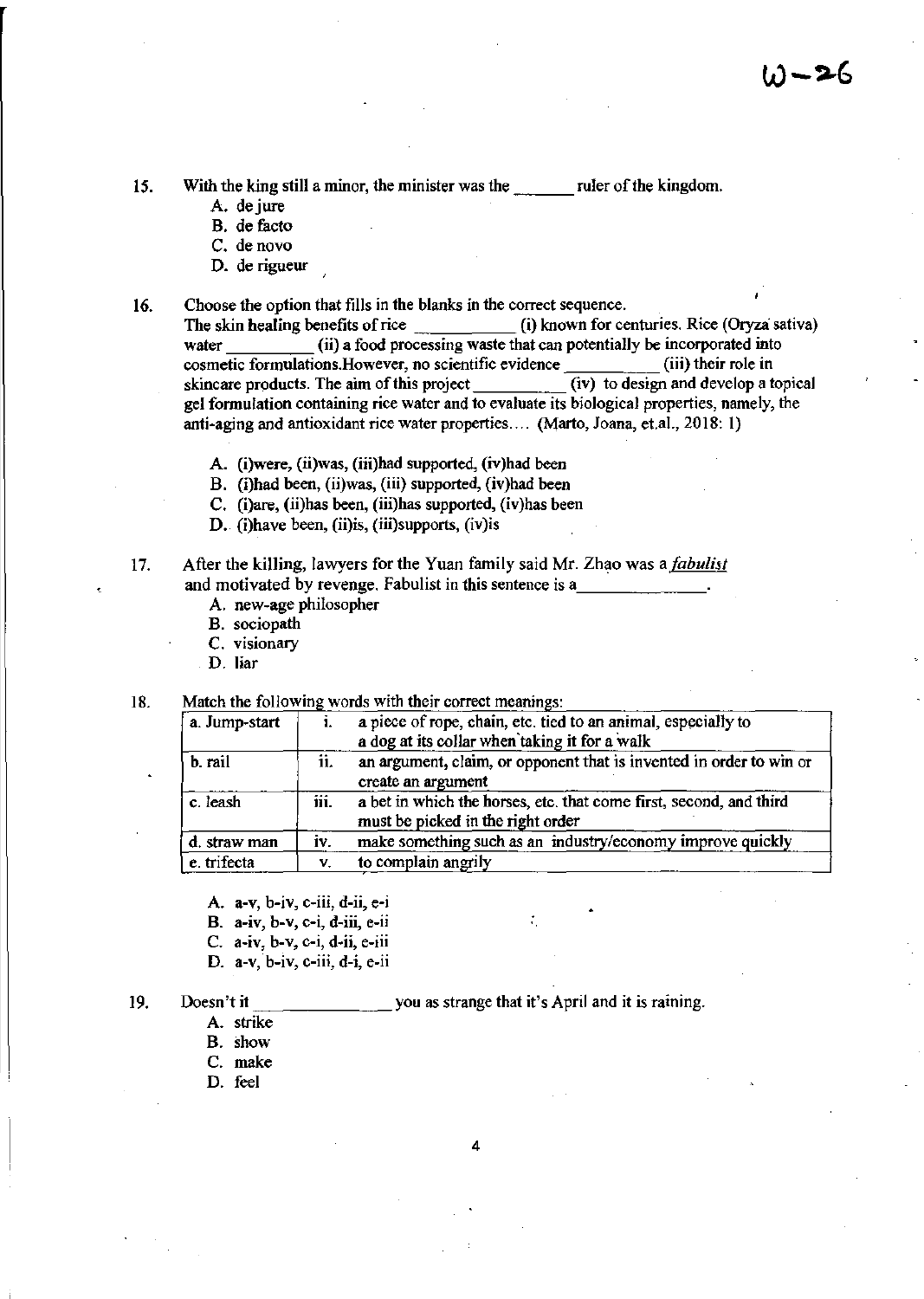- 20. Find the meaning of the underlined part of the sentence: Tony is usually like a bear with a sore head until he has his coffee in the morning.
	- A. appearing devastated
	- B. looking foolish
	- C. extremely disappointed
	- D. extremely irritable
- 21. That is a very excuse. I don't believe it.
	- A. fair
	- B. humble
	- $C_{\bullet}$  lame
	- D. phoney
- 22. With two dead children between them, the two families wished they had never started the **internecine** feud. An appropriate replacement for the underlined word would be
	- A. consensus
	- B. fratricidal
	- c. cross-examination
	- D. cross-border
- 23. Which of the following is correctly punctuated?
	- A. I bought three things; a spade, a shovel and a pot.
	- B. I bought three things: a spade, a shovel and a pot.
	- C. I bought three things: a spade; a shovel and a pot.
	- D. I bought three things; a spade, a shovel, and a pot.
- 24. Rachel: What a lovely dress! It suits you well.<br>Rasmi:  $\frac{1}{2}$ 
	-
	- A. My pleasure!
	- B. Thank you for the compliment.
	- C. Thank you. Wish you the same.
	- D. Would it suit you?
- 25. Arrange the following sentences in the right order to make a coherent paragraph.
	- (i) She wanted minimal usage of glass, while ensuring lots of light and fresh air.
	- (ii) There would have to be a tradeoff.
	- (iii) Giant skylights and three types of windows would iJlumine the interiors.
	- (iv) She weighed the tiled roof against the contemporary look.
	- $(v)$  There probably should be a two-piece roof, with an elegant, barely-noticeable slope on either side.
		- A. (iv), (ii), (i), (v), (iii) B. (v), (ii), (iii), (iv), (i)
		- C. (ii), (iv), (v), (i), (iii)
		- D. (i), (iv), (v), (ii), (iii)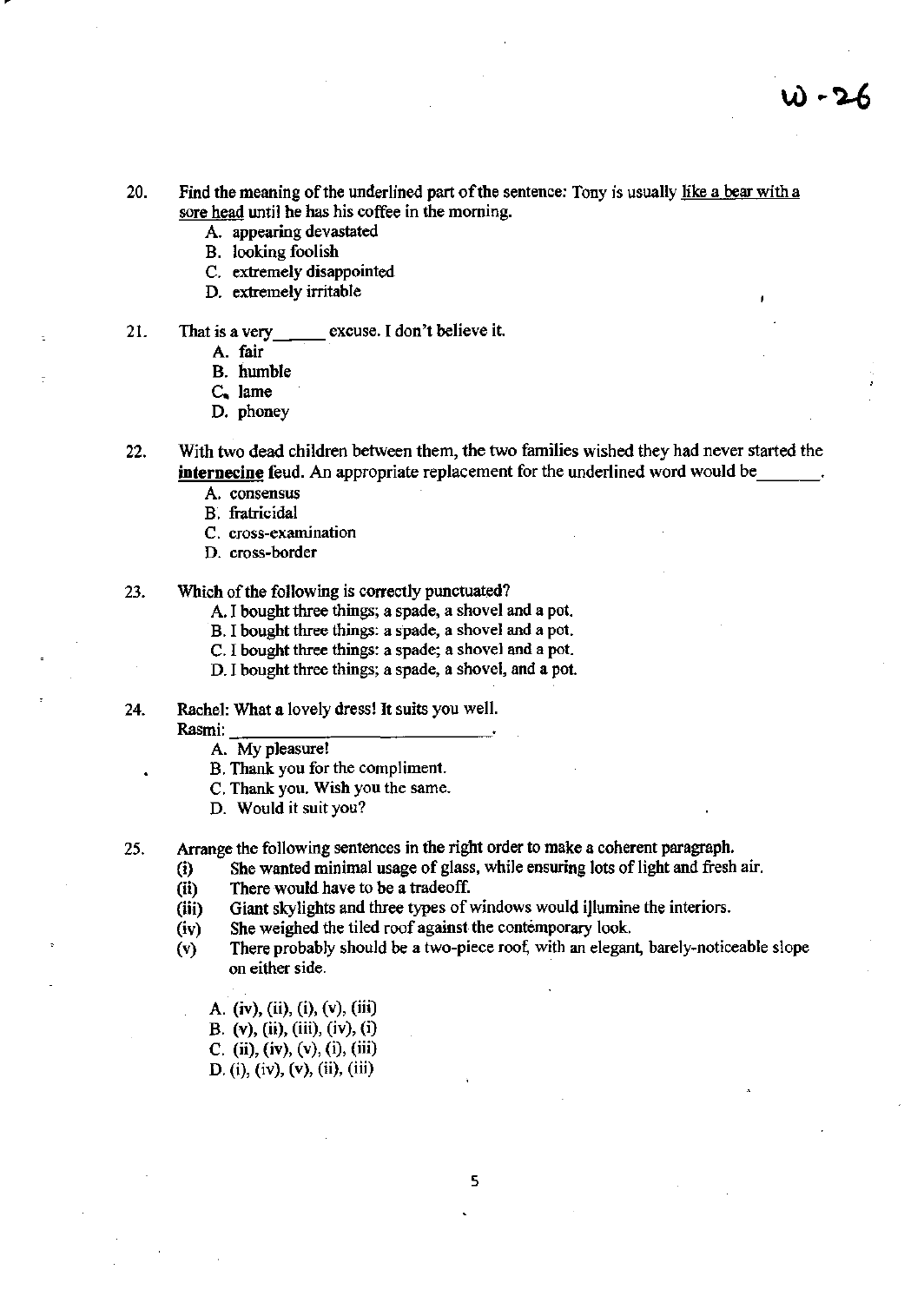### **SECTION B**

### CONTENT AND ANALYTICAL ABILITY (75 MARKS)

26. Which of the following sets of words may be said to be derived in a similar manner?

- A. glimmer, gleam
- B. unreal. untie
- C. disobey, disregard
- D. convict, construct
- 27 . "A grammar of a language purports to be a description of the ideal speaker-hearer's intrinsic competence."

Who is the author of this statement?

- A. Sapir
	- B. Bloomfield
	- C. Chomsky
	- D. Halliday

28. Whlch word is the head of the following phrase?

"My house at the foothills of the mountain near the small town"

- A. house
- B. foothills
- C. mountain
- D. town
- 29. The property of language that enables infinitely long sentences to be constructed is called
	- A. phrase-structure
	- B. endocentricity
	- C. coordination
	- D. recursion

30. Which of the following is the most appropriate bracketing for the sentence given below?

6

A. [The road to hell] [is (paved with good intentions]]

- B. [The road to hell] [is paved [with good intentions]]
- C. [The road] [to hell [is [paved with good intentions]]]
- D. [The road to hell] [is paved with [good intentions]]
- 31. In the following words the articulation is altered as shown:
	- i. beginning beniging

ii. asterisk - asteriks

- This phenomenon is called
	- A. metathesis
	- B. reduplication
	- C. resyllabification
	- D. infixation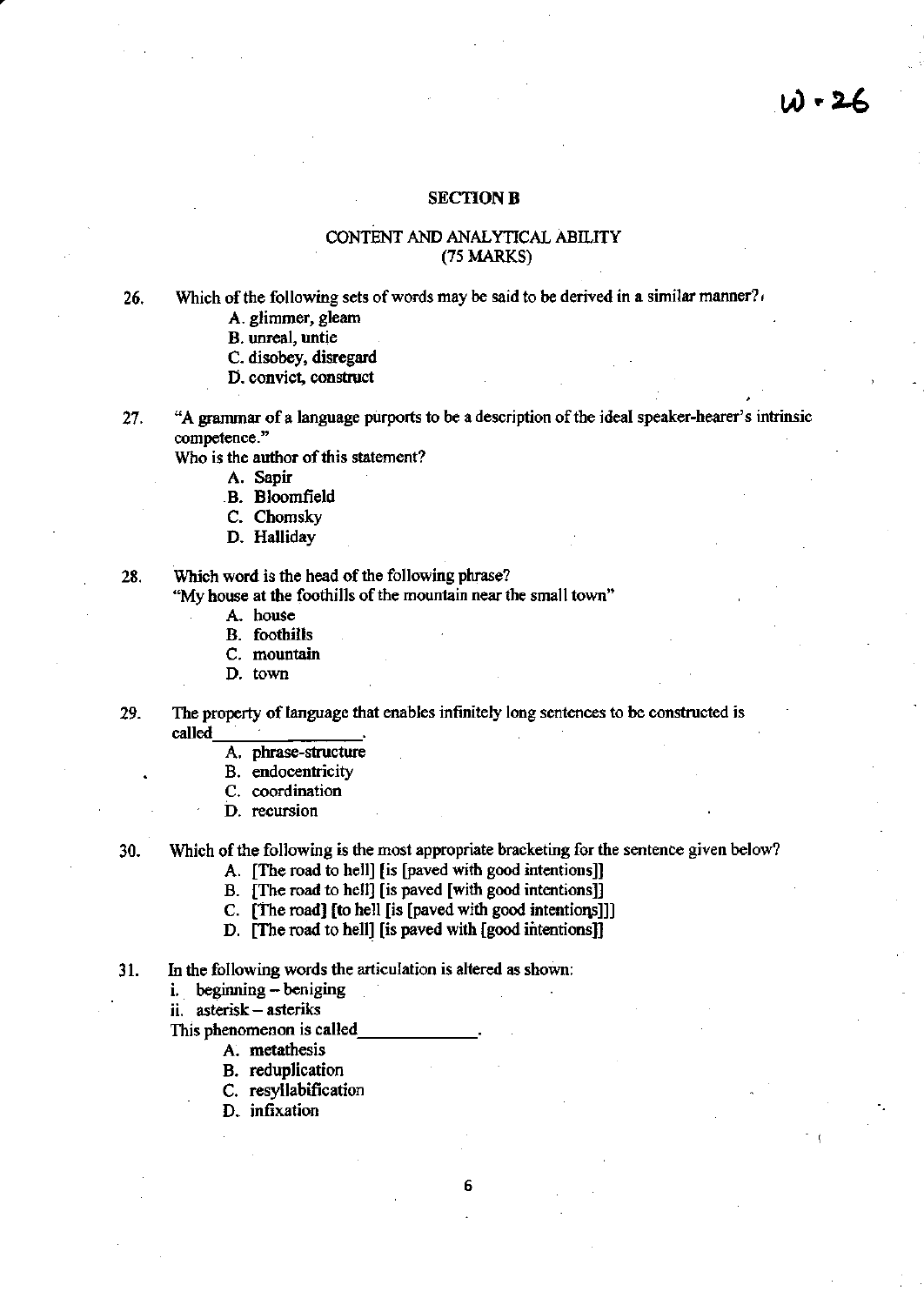W -2-6

**32. Among the following, which. ones are compounds?** 

- **(i) Cross examination**
- **(ii) Final examination**
- (iii) Term paper
- **(iv ) Terminus**
- A.  $(i)$  and  $(ii)$
- B. (i) and (iii)
- $C.$  (ii) and (iii)
- D. (ii) and  $(iv)$

**33. The process** of adjusting **one's speech to the hearer is** called, \_\_\_\_\_\_ .

A. register

B. jargon

**C. nonnativism** 

**D. accommodation** 

**34. When the contact of two languages leads to the evolution of a new system of communication**  which in **turn** becomes a native language for some speakers, it is called

A. bilingualism

B. pidgin

**C. heteroglossia** 

**D. creole** 

35. **In** terms of word **order, English is** a\_. \_\_\_\_\_\_ Ianguage.

- A. subject-object-verb
- **B. subject·verb-object**
- C. object-verb-subjecl
- D. object-subject-verb

**36. When children construct words like** *\*cutted* **and** *\*Icnowed* **instead of** *(cut* **and·Anew), they are** 

- A. generalising
- **B. learning incorrect forms**

**C. being creative** 

D. deliberately distorting language forms.

**37. Language standardization is more visible in** \_\_\_\_\_\_ '

- **A. speech, not writing**
- B. writing, not speech
- C. both speech and writing
- **D. neither speech nor writing.**
- 38. **Diaglossia is a situation where two languages have a** \_\_\_\_ **in a speech community.**  A. overlapping role
	- **B. non-overlapping role**
	- **C. non-definite role**
	- **D. non-exclusive role**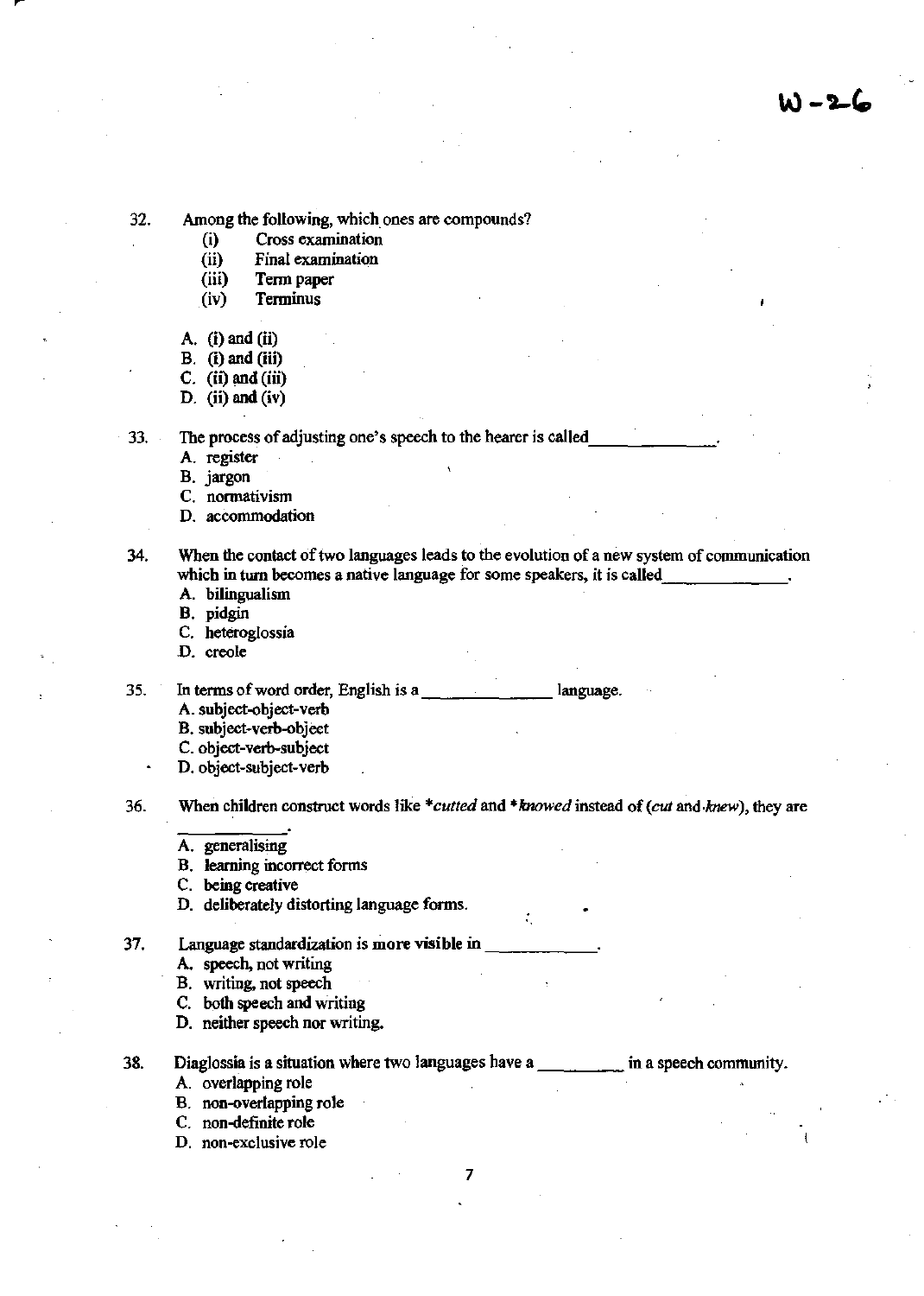- 39. The concept, 'HOUSE' is represented as *house* in English, *maison* in French, *dam* in Russian and *casa* in Spanish. This exemplifies that.
	- A. same sounds represent different concepts in different languages

B. different sounds represent same word in different languages

C. different sounds represent same concept in different languages

D. same sounds represent same words in different languages

l,

40. Which of the following is **NOT** an onomatopoeic sound?

- A tick-tock
- B. pitter-patter

C. suit-boot

D. bow-wow

41. How many times is an adjective allowed to recur in a sentence according to the rules of grammar? (E.g. Corona is an bid, old, old virus)

- A three
- B. ten
- C. seven
- D. infinite

### 42. Which of the following is true?

A. Finite rules of grammar allow us to form infinite number of sentences.

B. Infmite rules of grammar allow us to form infinite number of sentences.

C. Finite rules of grammar allow us to form [mite number of sentences.

D. Infinite rules of grammar allow us to form finite number of sentences.

- 43. Complete Ludwig Wittgenstein's famous quote qn language: "The limits of my language mean the limits of my
	- A. speech

B. world

- C.life
- D. writings

44. How many syllables and morphemes are there in the word, 'uncharacteristically'? A. 6 syllables and 8 morphemes

B. 9 syllables and 6 morphemes

C. 8 syllables and 5 morphemes

D. 19 syllables and 8 morphemes

45. Linguists use to represent the hierarchical organisation of words.

- A. flow charts
- B. bar graphs

C. pie Diagrams

D. tree diagrams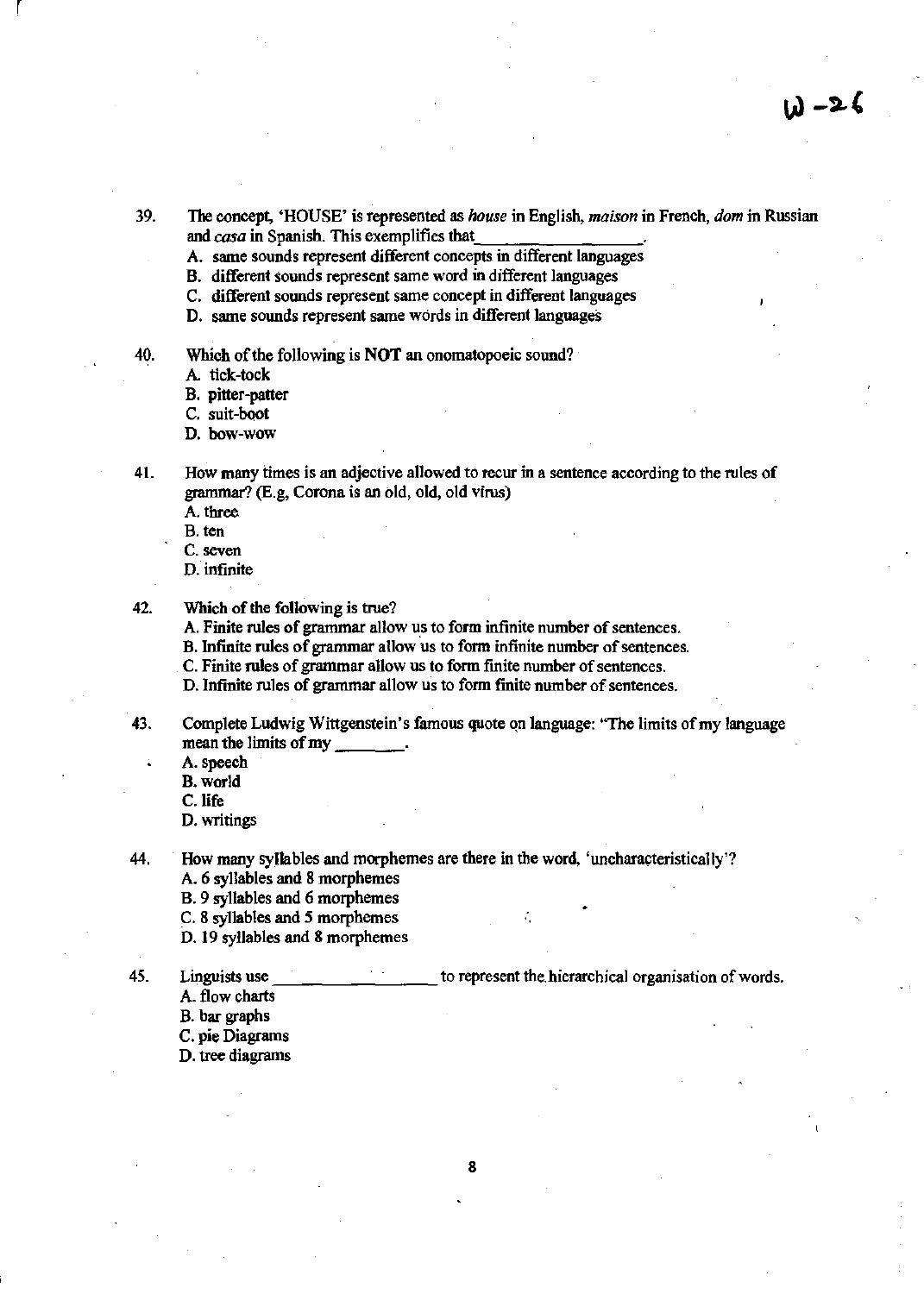46. Here are a few words from an indigenous Mexican language. Go through the words carefully and choose the best statement.

| nokali    | "my house"    |  |
|-----------|---------------|--|
| nokalimes | "my houses"   |  |
| mokali    | 'your houses" |  |
| nopelo    | "my dog"      |  |
| mopelo    | "your dog"    |  |
| mopelomes | "your dogs"   |  |

A. There are only prefixes in this language.

B. There are only suffixes in this language.

C. There are both prefixes and suffixes in this language.

D. There are neither prefixes nor suffixes in this language.

47. The part of grammar that represents a speaker's knowledge of sentences and their structures is called \_\_\_\_\_\_\_\_\_\_\_\_\_\_\_\_.

A. syntax

B. semantics

C. morphology

D. discourse

48. Which of the following is a dental sound?

A.v

B.O

C·3

D.h

49. The word *Absogoddamlutely* is an example of,

A. prefix

B. suffix

C. infix

D. multiple processes

50. The status of English has been stated in the Constitution of India as

A. official language

B. link language

C. associate official language

D. federal language

51. When the functions that a language has to perform in society are consciously developed, it is called  $\frac{1}{\sqrt{1-\frac{1}{\sqrt{1-\frac{1}{\sqrt{1-\frac{1}{\sqrt{1-\frac{1}{\sqrt{1-\frac{1}{\sqrt{1-\frac{1}{\sqrt{1-\frac{1}{\sqrt{1-\frac{1}{\sqrt{1-\frac{1}{\sqrt{1-\frac{1}{\sqrt{1-\frac{1}{\sqrt{1-\frac{1}{\sqrt{1-\frac$ 

'.

A. verbal planning

B. status planning

C. corpus planning

D. acquisition planning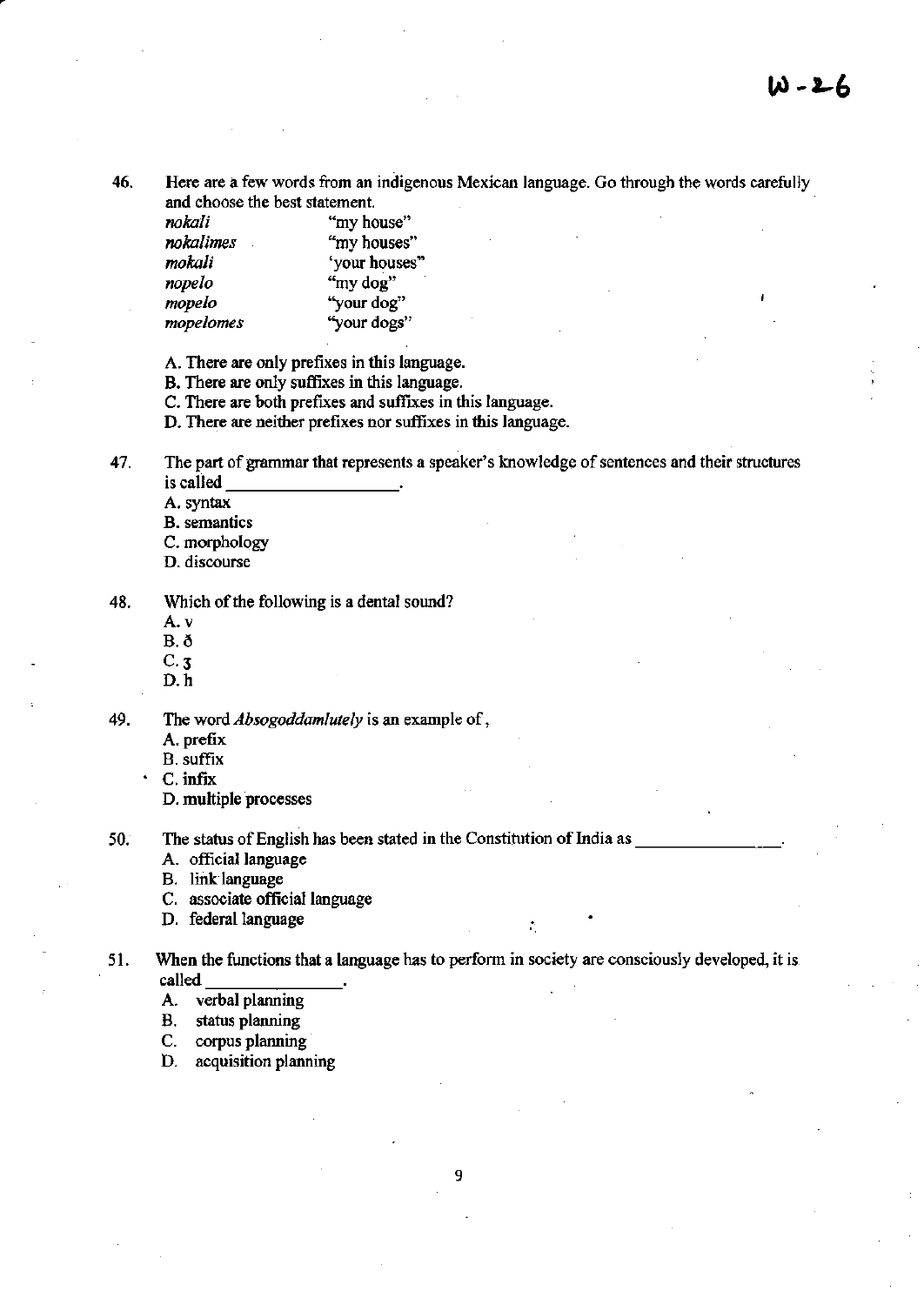- 52. "The first language is maintained as the reference system in the acquisition of the second language" (Stern, 1983). This statement is true of:
	- A. Grammar translation method.
	- B. Audiolingual method
	- C. Communicative method
	- D. Direct method.
- 53. The distinction between "acquisition "and "learning" was highlighted by
	- A. Prendergast
	- B. Gouin

 $\vert$ 

C. Krashen

D. Sauveur

54. The Army Specialized Training Programme(ASTP) is also known as

- A. Grammar translation method
- B. Community teaching method
- C. Audio-lingual method
- D. Communicative method.

## 55. TESOL stands for  $\frac{1}{\sqrt{2}}$  and  $\frac{1}{\sqrt{2}}$  and  $\frac{1}{\sqrt{2}}$  and  $\frac{1}{\sqrt{2}}$  and  $\frac{1}{\sqrt{2}}$  and  $\frac{1}{\sqrt{2}}$  and  $\frac{1}{\sqrt{2}}$  and  $\frac{1}{\sqrt{2}}$  and  $\frac{1}{\sqrt{2}}$  and  $\frac{1}{\sqrt{2}}$  and  $\frac{1}{\sqrt{2}}$  and  $\frac{1}{\sqrt{2}}$

- A. Teaching English to Speakers of Other Languages
- B. Teaching English as Second and Other Languages

C. Teaching English and Sciences to Other Learners

- D. Teaching English as a Second Other Language
- 56. The meaning worked out by the audience is known as
	- A. cohesion
	- B. coherence
	- C. genre
	- D. text
- 57. 'Dog' is a co-hyponym of
	- A. animal
	- B. rabbit
	- C. flower
	- D. rose
- 58. What kind of a clause is denoted in a sentence that begins with 'though'? A. relative clause
	- B. compound clause
	- C. conditional clause

D. concessive clause

- 59. Which of the following is the first fully corpus-based learner dictionary? A. Oxford Advanced Learner's Dictionary
	- . B. Cambridge Advanced Leamer's Dictionary
	- C. Collins COBUILD English Dictionary
	- D. Longman Dictionary of Contemporary English ,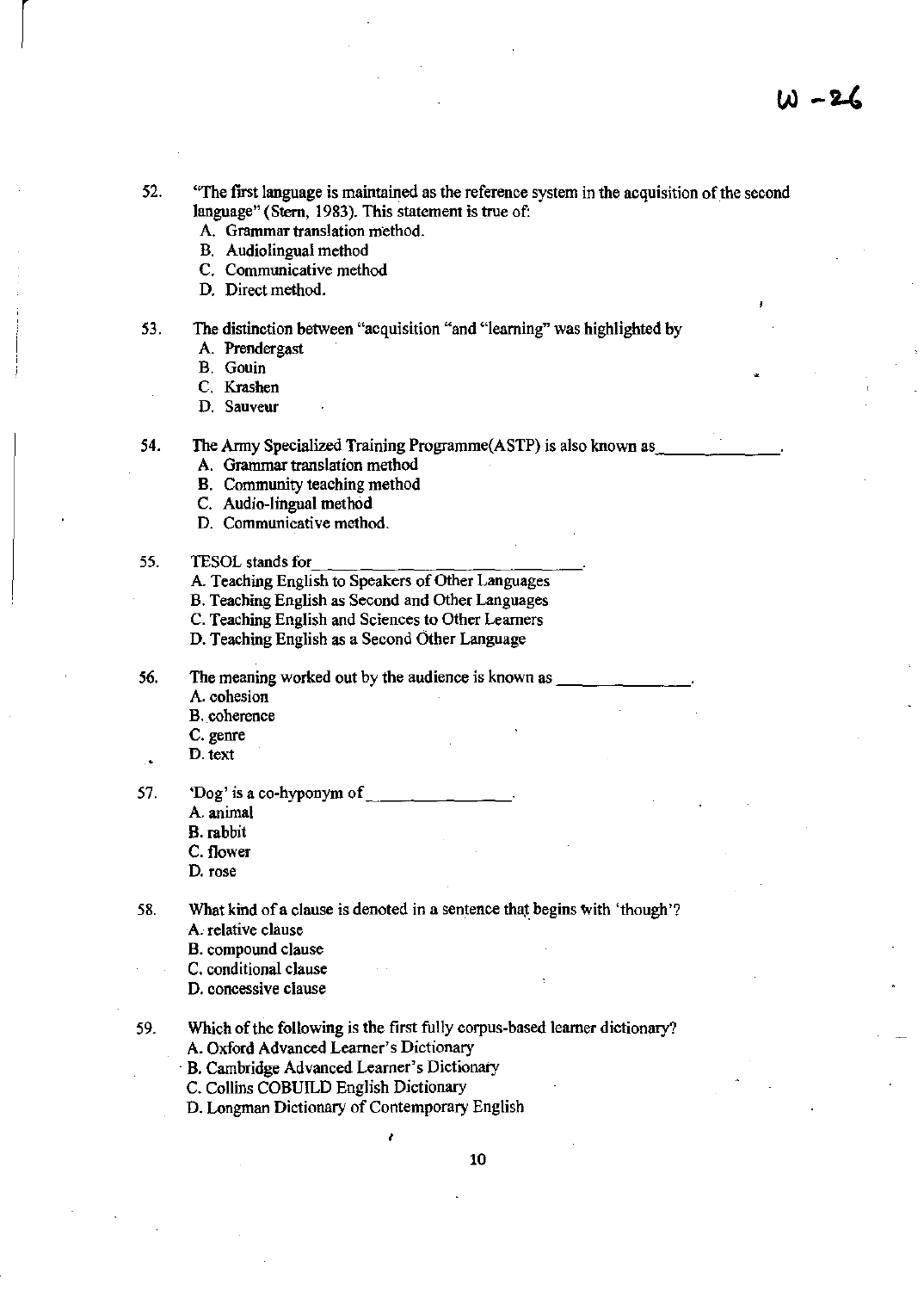$W - 26$ 

60. Which of the following can be used as both content word and function word? A.mine

B. without

 $\vert$ 

C. finding

D. herself

61. Organization of ideas and arguments is an important part of writing \_\_\_\_\_ \_

A. stories

B. travelogues

C. essays

D. emails

62. The term 'communicative competence' was first used by

A. Noam Chomsky

B. Ferdinand Saussure

C. M A K Halliday

D. Dell Hymes

63. Which of the following is NOT a faulty reading habit?

A. subvocalizing

B. guessing

C. regressions

D. finger-pointing

#### 64. Match the following.

i. Skimming

- ii. Extra linguistic cues
- h. Listening
- iii. Motor-receptive skills
- c. Writing d. Reading

a. Speaking

- iv. Layout and presentation
- A. i-c, ii-b. iii-a, iv-d

B. i-c, ii-d, iii-b, iv-a

C. i-d, ii-b, iii-a, iv-c

D. i-d, ii-c, iii-b, iv-a

65. What does 'U' in square brackets in the following dictionary entry refer to? jet-lag *noun* [U1

the feeling of tiredness and confusion that people experience after making a long journey by plane to a place where the time is different from the place they left

A. Universal

B. Use

C. Uncount

D. Usage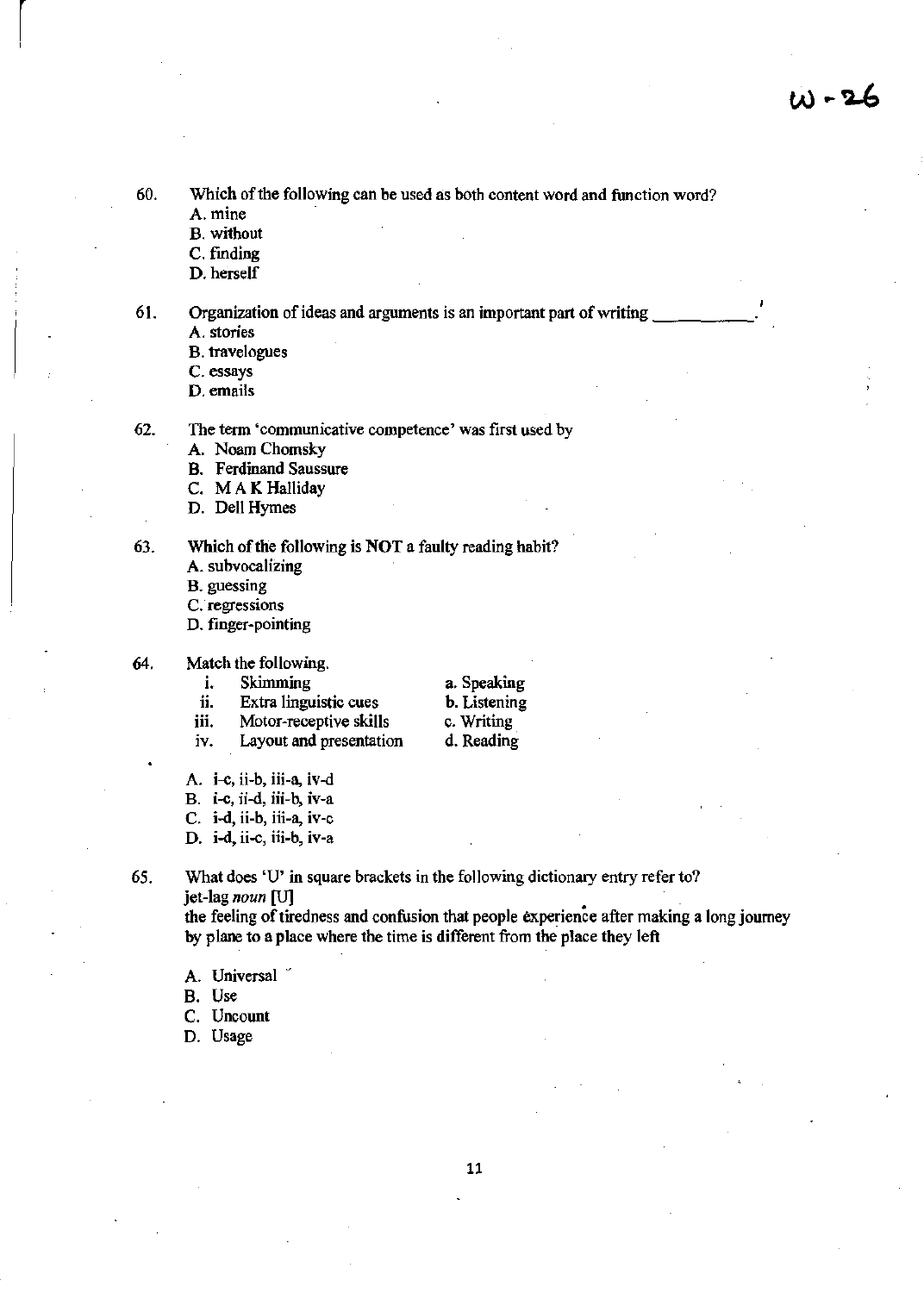66. What kind of assessment does the following task description relate to? *In a language proficiency test, students were given a bar graph about fuel consumption and*  they interpreted it. They were assessed on their ability to write a coherent text.

- A. formative and objective
- B. surnmative and descriptive
- C. formative and descriptive
- D. summative and objective

67. Which of the following is the focus of the following activity? *Students are given a class task that makes them write the main points of a passage in no more than* 75 *words.* 

- A. synthesizing
- B. analysing
- C. summarising
- D. critiquing

68, Which aspect needs to be improved given the following teacher feedback on writing assignment?

*I like your essay. It includes all the right information. It would read much better if you used some linkers to connect your ideas logically.* 

- A. accuracy
- B. register
- C. vocabulary
- D. organisation
- 69. The study of meaning in context is known as
	- A. semantics
	- B. semiotics
	- C. pragmatics
	- D. numismatics
- 70. Note-taking is done while.
	- A. listening to a lecture
	- B. reading a passage
	- C. watching a movie in a cinema
	- D. listening to classical music

71. What does 'who' in 'who did you see last night at the bar' refer to?

- A. subject
- B. object
- C. senser
- D. identifier

### 72. Cognates are words related in

- A. form and meaning to those in another language
- B. speJling and pronunciation to those in another language
- C. form, meaning, and pronunciation to those in another language
- D. pronunciation and meaning to those in another language

•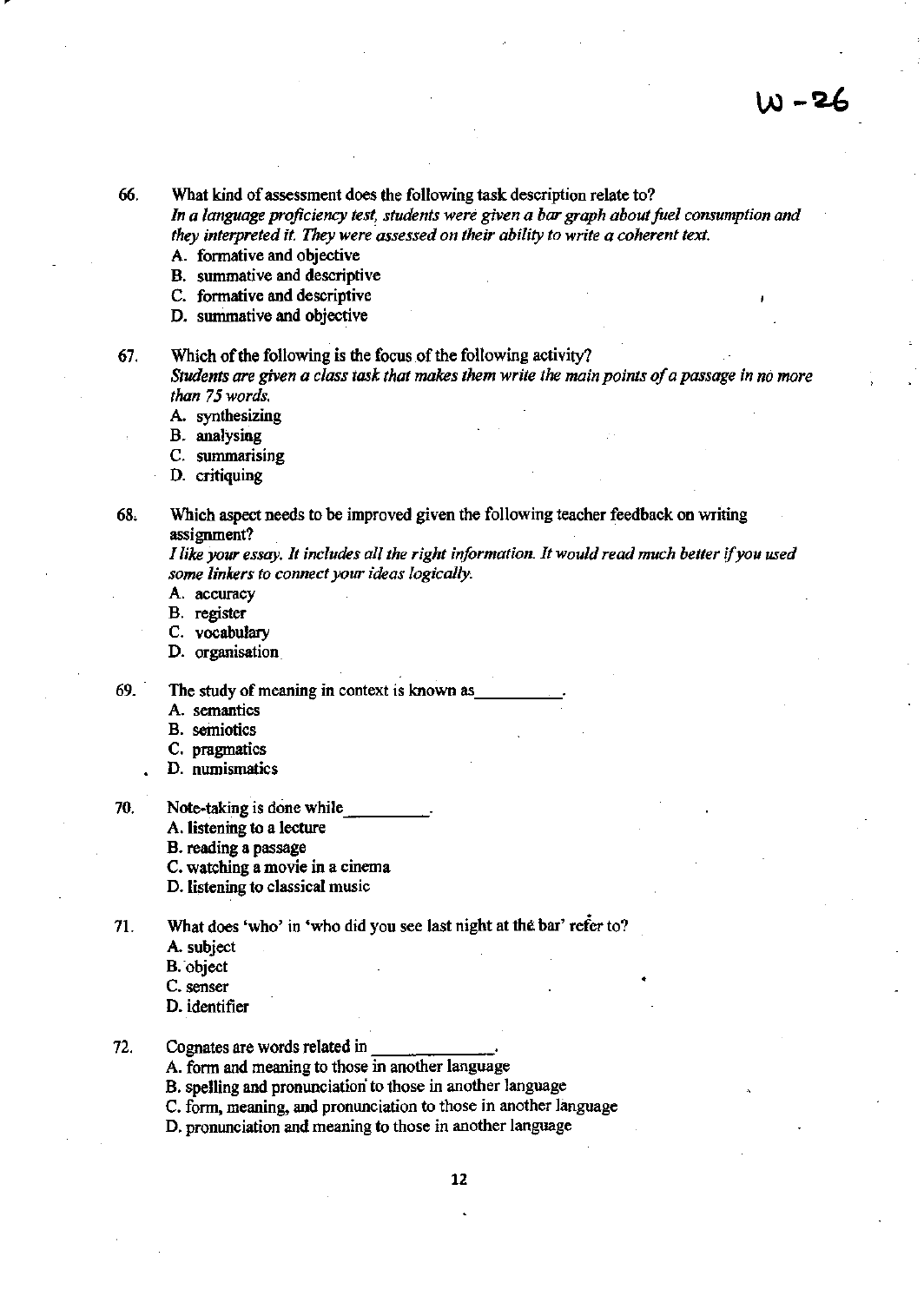73. Which of the following is chiefly associated with prescriptivism?

- A. appropriateness
- B. effectiveness
- C. correctness
- D. economy

### 74. An advantage of a technology enhanced assessment is

- A. moderately high assessment costs
- B. flexibility in time and place of assessment
- C. restricted candidate pool
- D. security of test materials
- 75. Which of the following is an example of productive skill?

A. listening

B. reading

- C. contemplating
- D. writing

76. Tehmina walks towards the north. She then takes a left turn, followed by a right turn. After that, she takes two consecutive left turns. In which direction is she now walking? A. South

- B. East
- C. North
- 
- D. West

Small gifting objects are placed in a multi-layered box. The first layer has 4 rows and 6 columns. Each layer is 1 less in each dimension, compared to the previous layer. What is the number of objects in the third layer?

A.12

71.

- B. 08
- C.04
- D.24

78. A is the brother of B. B is the mother of C. G is the father of B. G has only one daughter. K is the brother of A. How is K related to C?

. ..

A. uncle

- B. grandfather
- C. aunt
- D. father

79. 'Agree to disagree' is an example of \_\_\_\_\_ \_

A metaphor

B. simile

- c. oxymoron
- D. synecdoche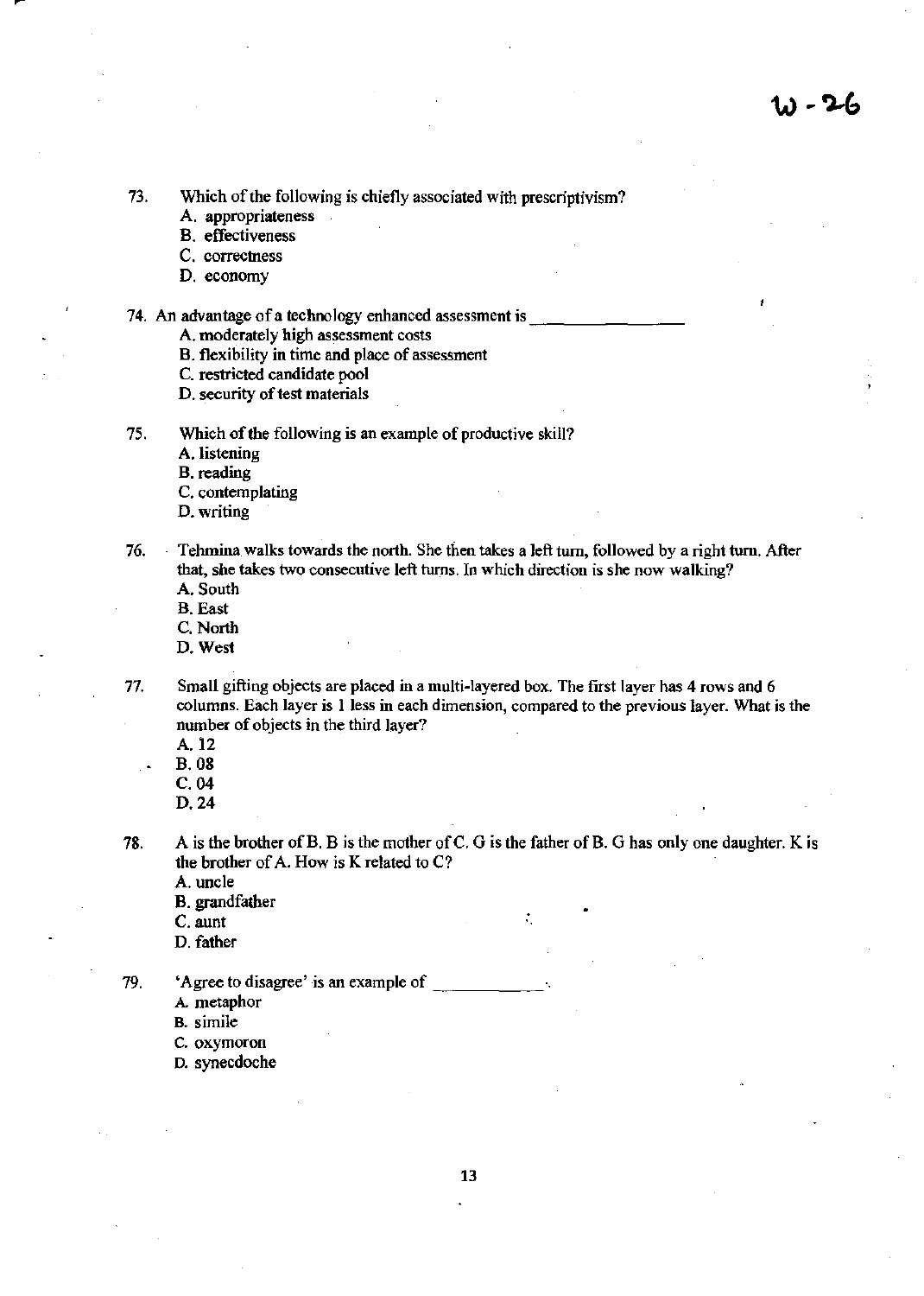- 80. Find the odd one out.
	- A. beautiful
	- B. feasible
	- C. reasonable
	- D. viable
- 81. Stacy Abhrams says, "There are racial and gender implications to how we think about what leadership looks like in the country."
	- Implications: (i) Leadership has gender and race implications.
		- (ii) We think that leadership has gender and race.
	- A. Implication (i) is implicit.
	- B. Implication (ij) is implicit.
	- C. Both the implications are implicit.
	- D. Neither of the implications are implicit.
- 82. The statement given below is followed by two assumptions, 'i' and 'ii'. Choose which assumption(s) follow the statement logically.

#### Statement:

*"Language is a complex a"ay 0/ many different components, ranging from individual sounds to the appropriateness 0/ a particular utterance or sentence in a given situation or culture. "*  Assumptions:

*(i).Many different components make language complex.* 

*(ii). Only certain sentences or utterances are appropriate in a given situation.* 

A. Only assumption  $(i)$  is implicit.

B. Only assumption (ii)is implicit.

C. Both assumptions  $(i)$  and $(ii)$ are implicit.

D. Neither (i)nor (ii)are implicit.

83. Which of the following is NOT possible to construct from the letters of the word, 'linguistics '7

- A. insults
- B. listing
- C. utilising

D. instills

84. If in a certain code, LEARNING is written as KFBQM1MF, how is TEACHING written in the same code?

A.SFBBGJMF B. UFBDIJMF C.UFBBGJMF D.SFBDUMF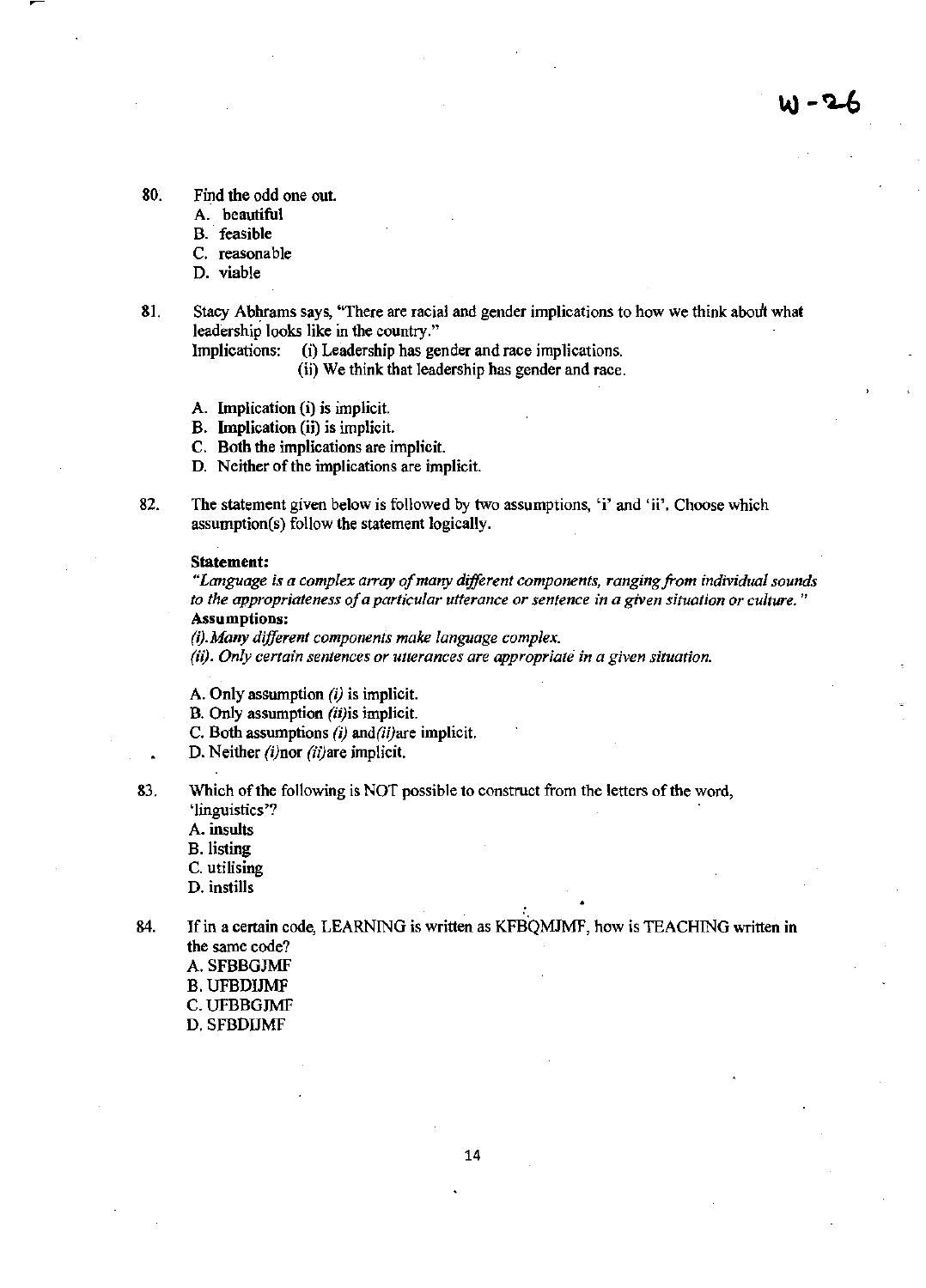85. The extract given below is followed by two conclusions, *(lJand(iij.* Choose which follow(s) logically.

### Extract

*The faster the vibration of the vocal folds, the higher the pitch of the voice. Large vocal folds vibrate more slowly than small vocal folds, producing a lower range of sound. Men, on average, have vocal folds 50% longer than women's; male vocal folds are also thicker.* Thus, *men tend to have lower voices.* <sup>I</sup>

### Conclusions

*(i) Women tend to have a higher pitch of voice. (ii)Men can vary their pitch more than women.* 

A. Only conclusion (I) follows.

B. Only conclusion (ii) follows.

C. Both conclusions *(ij* and (ii) follow.

D. Neither  $(i)$  nor  $(ii)$  follow.

86. The statement given below is followed by two conclusions, *(ij and(iij.* Choose the option which follow(s) logically.

#### Statement

*In everyday life, people reach practical agreement on the meanings of almost all the words they use.* 

#### **Conclusions**

i. *There may be disagreement about the meanings of a limited nwnber of words. ii. Communication is successful in everyday life.* 

A. Only conclusion *(i)* follows.

B. Only conclusion *(ii)* follows.

C. Both conclusions *(i)* and *(ii)* follow.

D. Neither (i) nor (ii) follow.

87. Which of the following is NOT possible to construct from the letters of the word, 'conversation '7

A. coinvestor

B. overaction

C. cremations

D. renovation

88. Read the following statement and assumptions, and state whether the given assumptions are implicit in the given statement.

Statement

*Children are full of energy. How to channelize this energy is a challenge.* 

### Assumptions

*(i)Children's energy is to be channelized.* 

*(jijlt is not an easy task to channelizing children's' energy.* 

- A. Only assumption  $(i)$  is implicit.
- B. Only assumption (ii) is implicit.
- C. Both the assumptions *(i)* and *(ii)* are implicit.
- D. Both the assumptions  $(i)$  and  $(ii)$  are not implicit.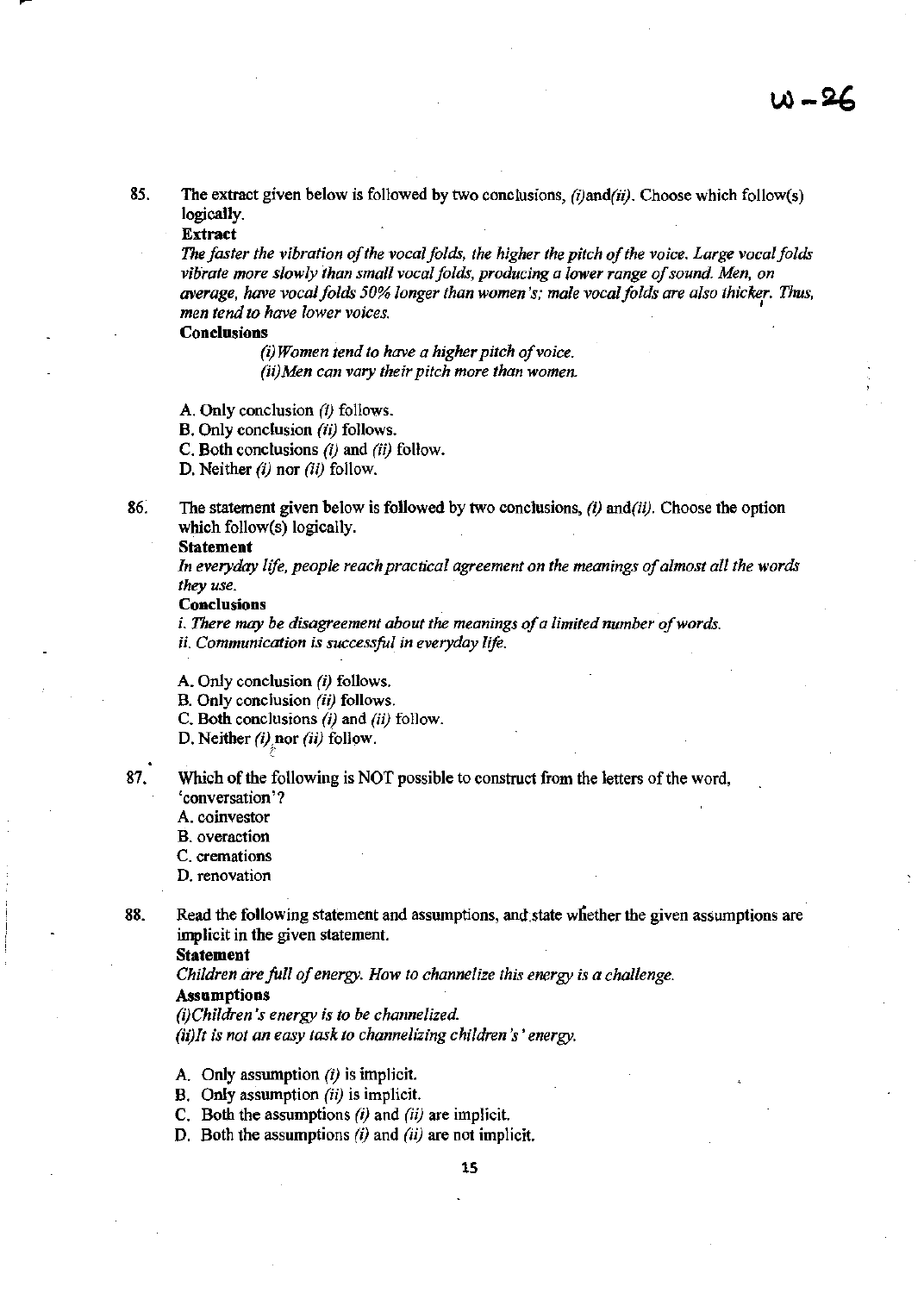- 89. If in a certain language UNIVERSITY is coded as VOJWFSTJUZ, UNIVERSITY OF HYDERABAD can be coded as
	- A. VOJWFSTJUZ PG IZEFSBCBE
	- B. VOJWFSTJUZ QH JZFGTCDCF
	- C. VOJWFSTJUZ LV CFILORURl
	- D. VOJWFSTJUZ LV BDFHJLNLF
- 90. Virus: Corona :: Insect:
	- A. Tiger
	- B.Fox
	- C. Snake
	- D. Cricket
	-

91. Identify the cause-effect relationship between the events given below:

*Event I; There was a heavy rain last night at my place. Event II: A snake appeared in the rain water that flooded my house.* 

- A. Event I is the effect and Event II is its immediate cause.
- B. Event I is the effect but Event II is not its immediate cause.
- C. Event II is the effect and Event I is its immediate cause.
- D. Event Il is the effect but Event I is not its immediate cause.
- 92. Arrange the given words in meaningful order.
	- (i) Student (ii) Department (iii) University
	- (iv) Course

- A. (i), (ii), (iii), (iv) B. (ii), (iii), (i), (iv) c. (iv), (i), (ii), (iii) D. (iii), (ii), (iv), (i)
- 93. Choose the right option to fill in the blank. Cattle: Calf:: Cockroach: A. Whelp B.Nymph C. Hatchling D. Juvenile
- . 94. Below are given the two statements followed by two conclusions numbered  $(i)$  and  $(ii)$ . Find out which of the given conclusion/s follow/s logically.

#### Statements

*Some of my friends are vocalists. All the vocalists are instrumentalists.* 

# **Conclusions**

*(i). Some of my friends are instrumentalists.* 

(ii). *No vocalist is my friend* 

- A. Only conclusion  $(i)$  follows.
- B. Only conclusion (ii)follows.
- C. Either *(i)* or *(ii)* follows.

D. Neither *(i)or (ii)follows*.